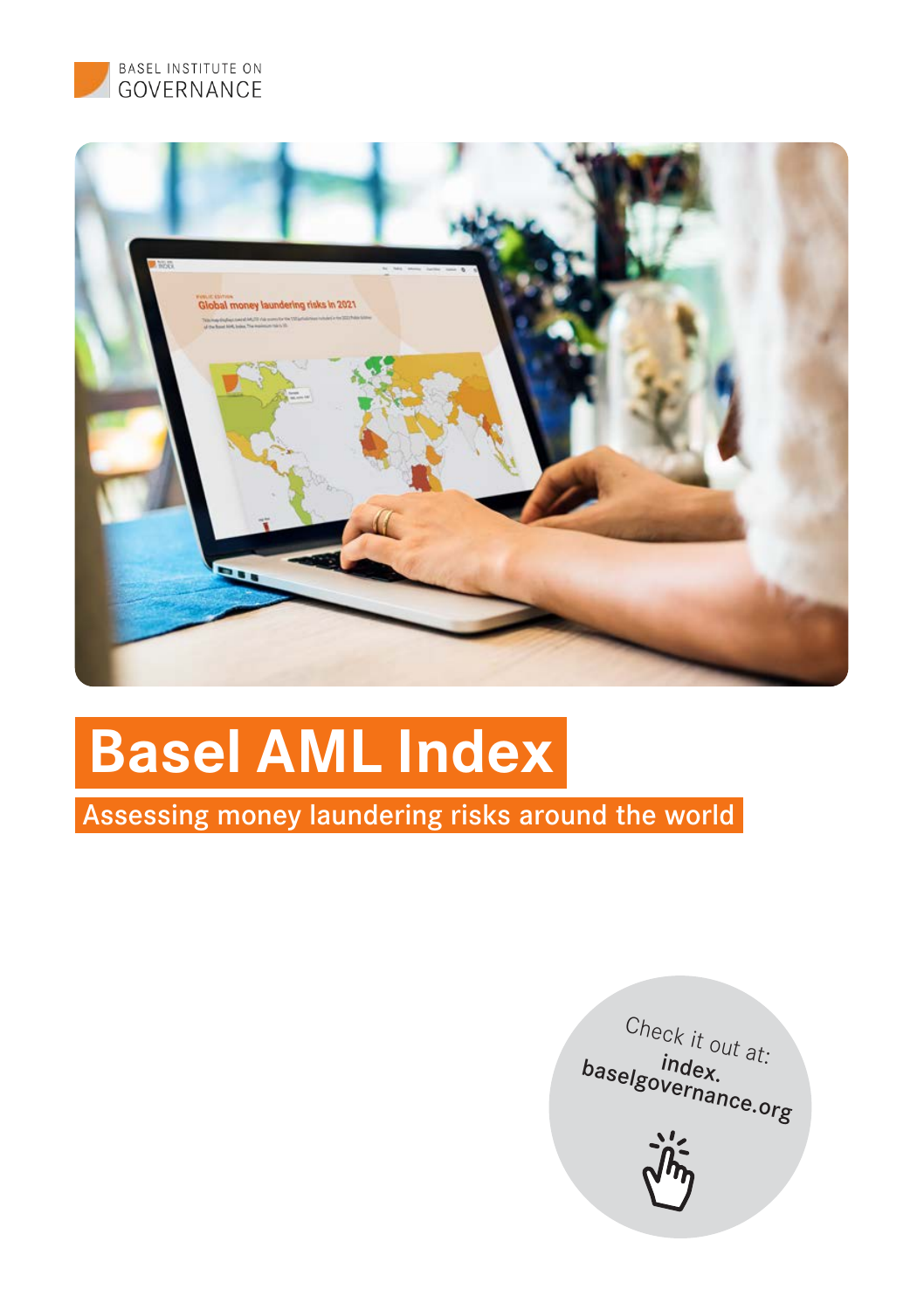## Basel AML Index

### What?

An independent ranking and risk assessment tool that helps users to evaluate money laundering and terrorist financing (ML/TF) threats around the world and the capacity of jurisdictions' AML/CFT measures to address their risks.

### Who?

AML risk assessors, researchers, policymakers, compliance officers and others involved in due diligence and risk evaluation.

### Why?

Provides a geographic risk assessment to complement other compliance risk assessments, such as sector, transaction, client profile and product type.

#### How?

A composite risk index based on data from 17 publicly available sources such as the Financial Action Task Force (FATF), Transparency International, the World Bank and the World Economic Forum.



#### It covers five key areas relevant to evaluating ML/TF risk: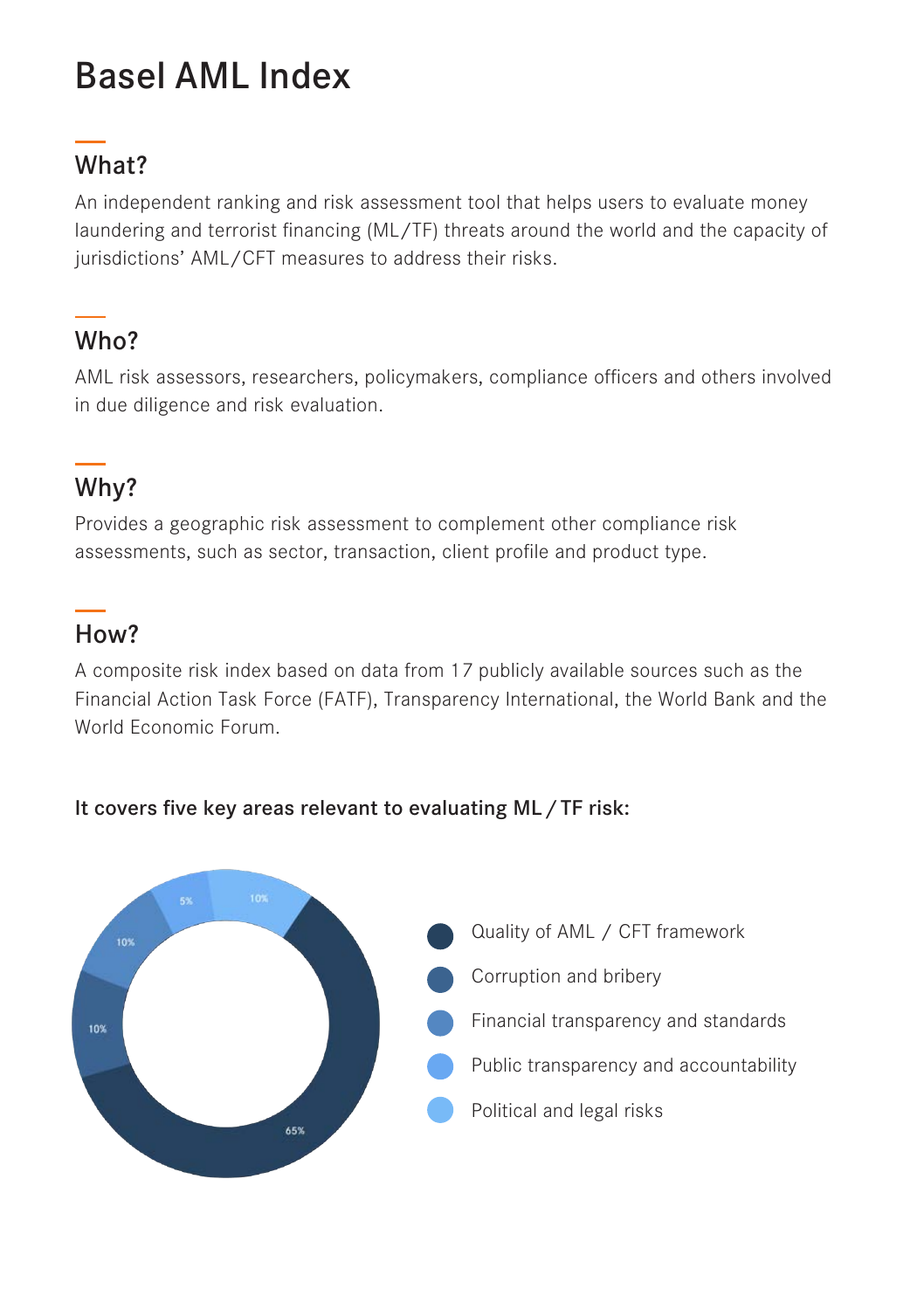## Editions

### Public Edition

An annual risk ranking covering 110 jurisdictions with sufficient data to calculate a reliable overall risk score. A snapshot in time illustrating the global nature of ML/TF risks and progress by jurisdictions over time.

### Expert Edition



Covers 203 jurisdictions and consists of an interactive map, ranking and jurisdiction profiles.



You can filter the data by indicator, jurisdiction, region or income category.

|        |  |   | ÷ | Ξ |   |   | ÷ |  |  | ٠           |  |  |
|--------|--|---|---|---|---|---|---|--|--|-------------|--|--|
|        |  |   |   |   |   |   |   |  |  | ۰           |  |  |
| г      |  | l | Ŧ | ă | x |   |   |  |  | <b>ROAD</b> |  |  |
|        |  |   |   | ٠ |   |   |   |  |  |             |  |  |
| E      |  | E |   | I |   |   |   |  |  | ٦           |  |  |
| E      |  |   | ¥ |   | Ξ | ۰ |   |  |  |             |  |  |
|        |  |   |   |   |   |   |   |  |  |             |  |  |
|        |  |   |   |   |   |   |   |  |  |             |  |  |
|        |  |   |   |   |   |   |   |  |  |             |  |  |
|        |  |   |   |   |   |   |   |  |  |             |  |  |
|        |  |   |   |   |   |   |   |  |  |             |  |  |
| c      |  |   |   |   |   |   |   |  |  |             |  |  |
| н      |  | s |   |   |   |   |   |  |  |             |  |  |
|        |  |   |   |   |   |   |   |  |  |             |  |  |
| Ē      |  |   |   |   |   |   |   |  |  |             |  |  |
|        |  |   |   |   |   |   |   |  |  |             |  |  |
| e      |  |   |   |   |   |   |   |  |  |             |  |  |
| E.     |  |   |   |   |   |   |   |  |  |             |  |  |
| œ      |  |   |   |   |   |   |   |  |  | ۰           |  |  |
|        |  |   |   |   |   |   |   |  |  |             |  |  |
| Ė      |  |   |   |   |   |   |   |  |  |             |  |  |
| ÷      |  |   |   |   |   |   |   |  |  |             |  |  |
| ÷<br>÷ |  |   |   |   |   |   |   |  |  |             |  |  |
|        |  |   |   |   |   |   |   |  |  |             |  |  |

You can download an .xlsx file with the latest data plus sanctions information.

### Expert Edition Plus

Includes the standard Expert Edition plus a detailed comparative analysis of FATF Mutual Evaluation Reports. FATF scores for the 40 recommendations and 11 effectiveness ratings are converted to a scale of 0–3. The data are presented in Excel format, accompanied by a written analysis of recent developments. This subscription includes special reports on money laundering risks in Jersey, Guernsey, Isle of Man, Gibraltar and the Cayman Islands.

#### References

- $\bullet$  The Economist describes the Basel AML Index as "a leading index of moneylaundering risk". The Economist Intelligence Unit used the Expert Edition Plus dataset as a source in its Illicit Trade Environment Index.
- $\bullet$  The European Commission recommends the Basel AML Index in its methodology for identifying high-risk third countries. A 2020 European Parliament study on Improving Anti-Money Laundering Policy references it multiple times.
- $\bullet$  The Wolfsberg Group quotes the Basel AML Index in its FAQ on country risk assessment.